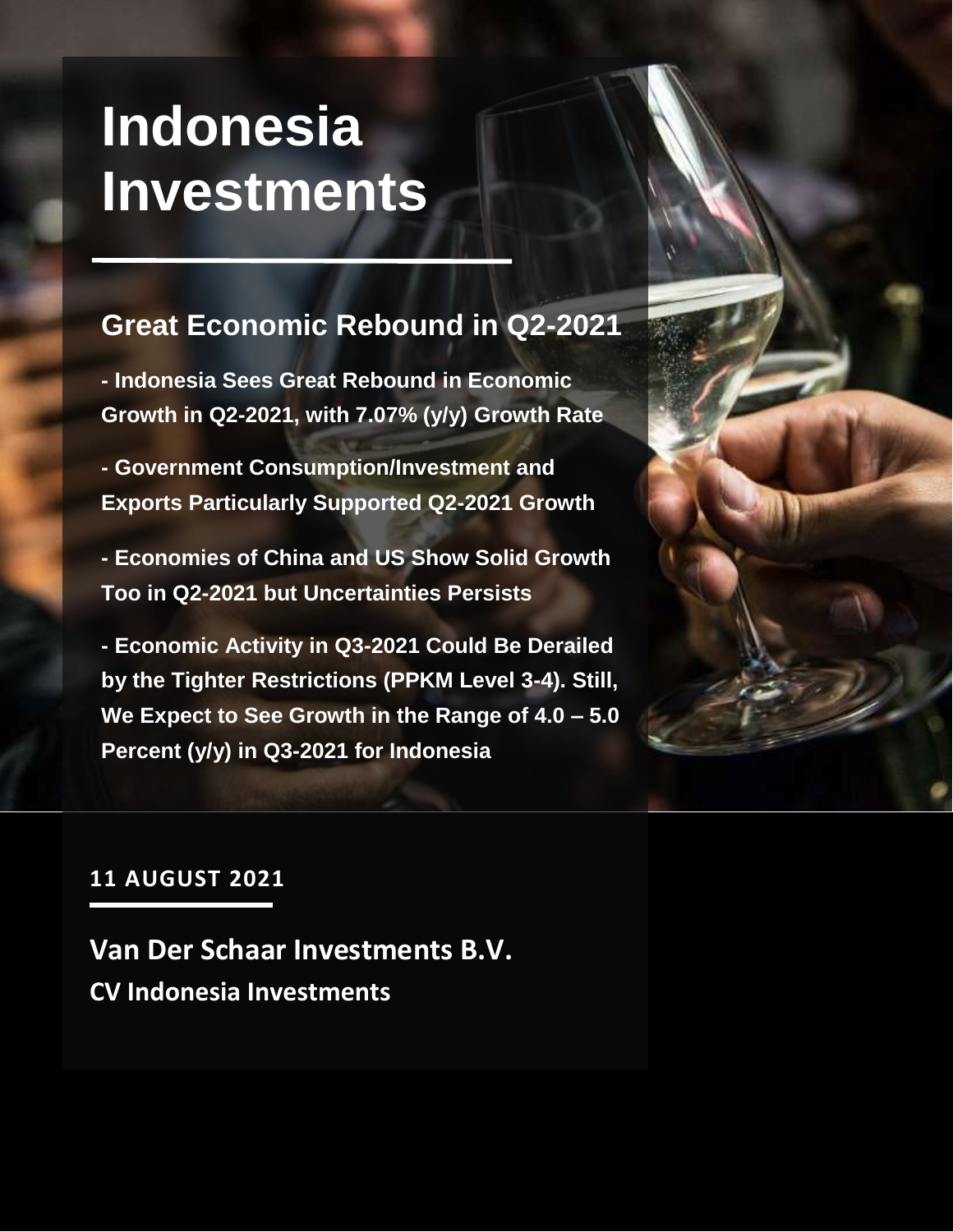## **Indonesia Investments**

Update – 11 August 2021

## **Bye, Bye Economic Recession! Great Rebound for Indonesia in Q2-2021**

## INDONESIA dhadd

**© Van Der Schaar Investments B.V. www.indonesia-investments.com**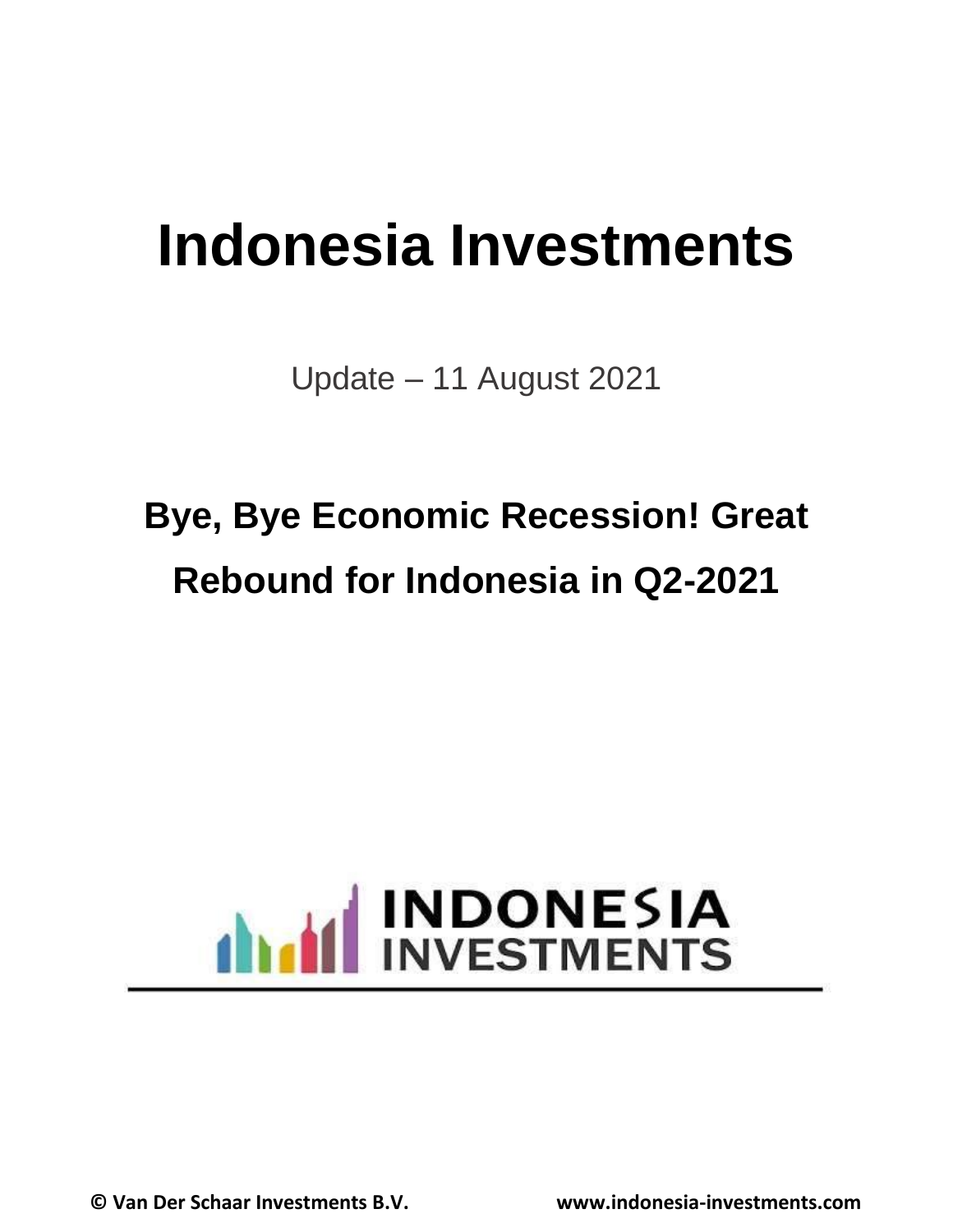#### Preface

In addition to our reports, Indonesia Investments sends updates on key economic, political or social developments to our subscribers to make sure that our subscribers do not miss out on vital information. The topics in these updates will be discussed in more detail (and in an updated form) in the forthcoming report.

Content in this update is copyright of Van Der Schaar Investments B.V. (all rights reserved), except when indicated otherwise (pictures are obtained from Pixabay). Our permission is required by those who want to publish or distribute (parts of) the content in this update (Dutch law applies).<sup>1</sup>

#### Disclaimer

Lastly, we would like to emphasize that – although we strive to present accurate, upto-date, and objective information in our updates – Indonesia Investments cannot guarantee the accuracy of all data and information that is included. We also do not intend to provide legal, investment, tax, or accounting advice through the contents of this update, and therefore the reader should not perceive this update as such. In short: Indonesia Investments cannot be held responsible for decisions based on the content of this update.

 $1$  CV Indonesia Investments owns the exclusive right to sell and distribute reports/updates of Indonesia Investments on the markets in the Asia-Pacific (including Indonesia).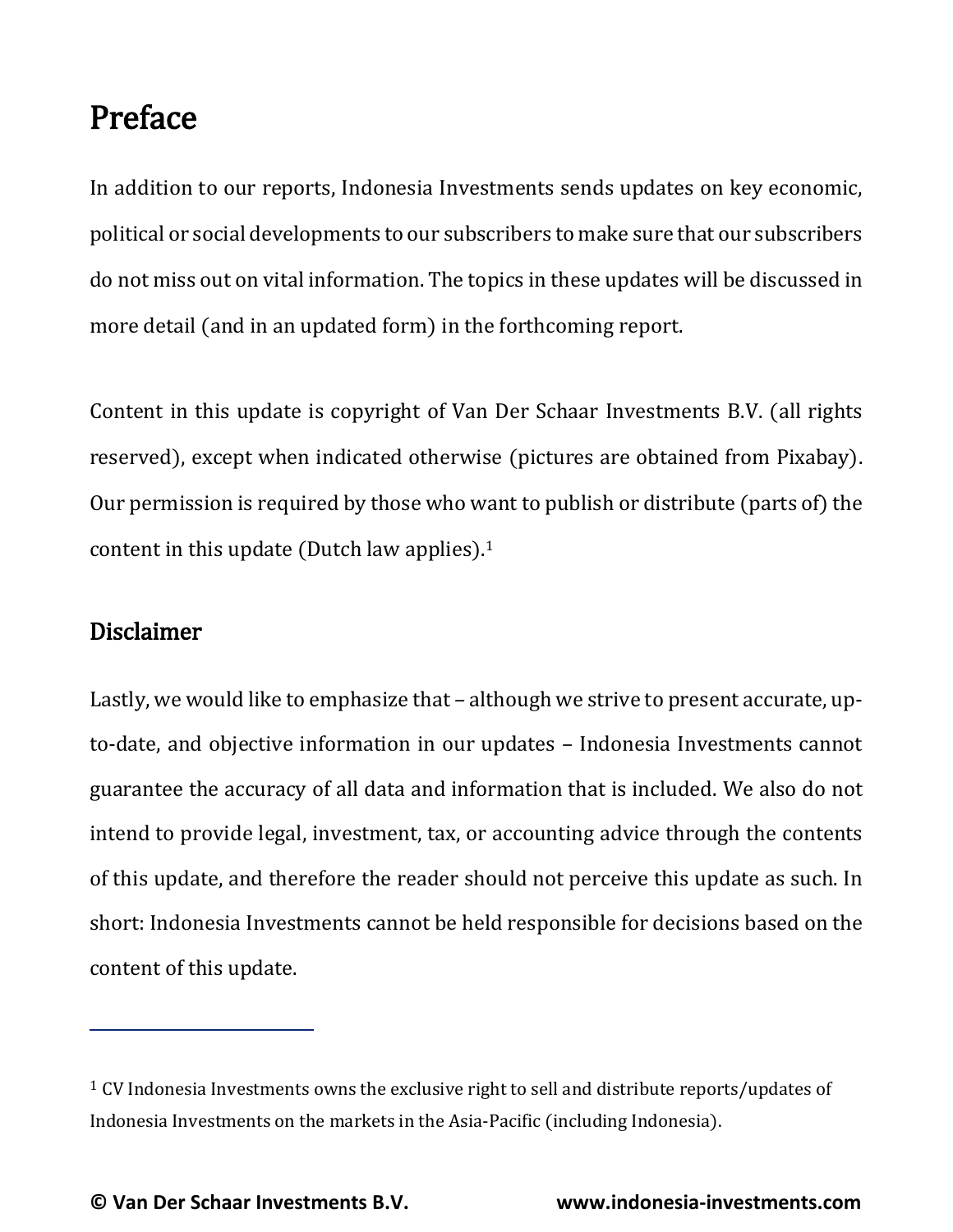



# THE 16<sup>1</sup>

**FOOD & HOTEL** 

Indonesia's Leading **International Trade Exhibition** for Hospitality, Food & **Beverage Industry** 

**Incorporating:** 



 $21 - 24$ September 2021 JIEXPO, Kemayoran

www.foodhotelindonesia.com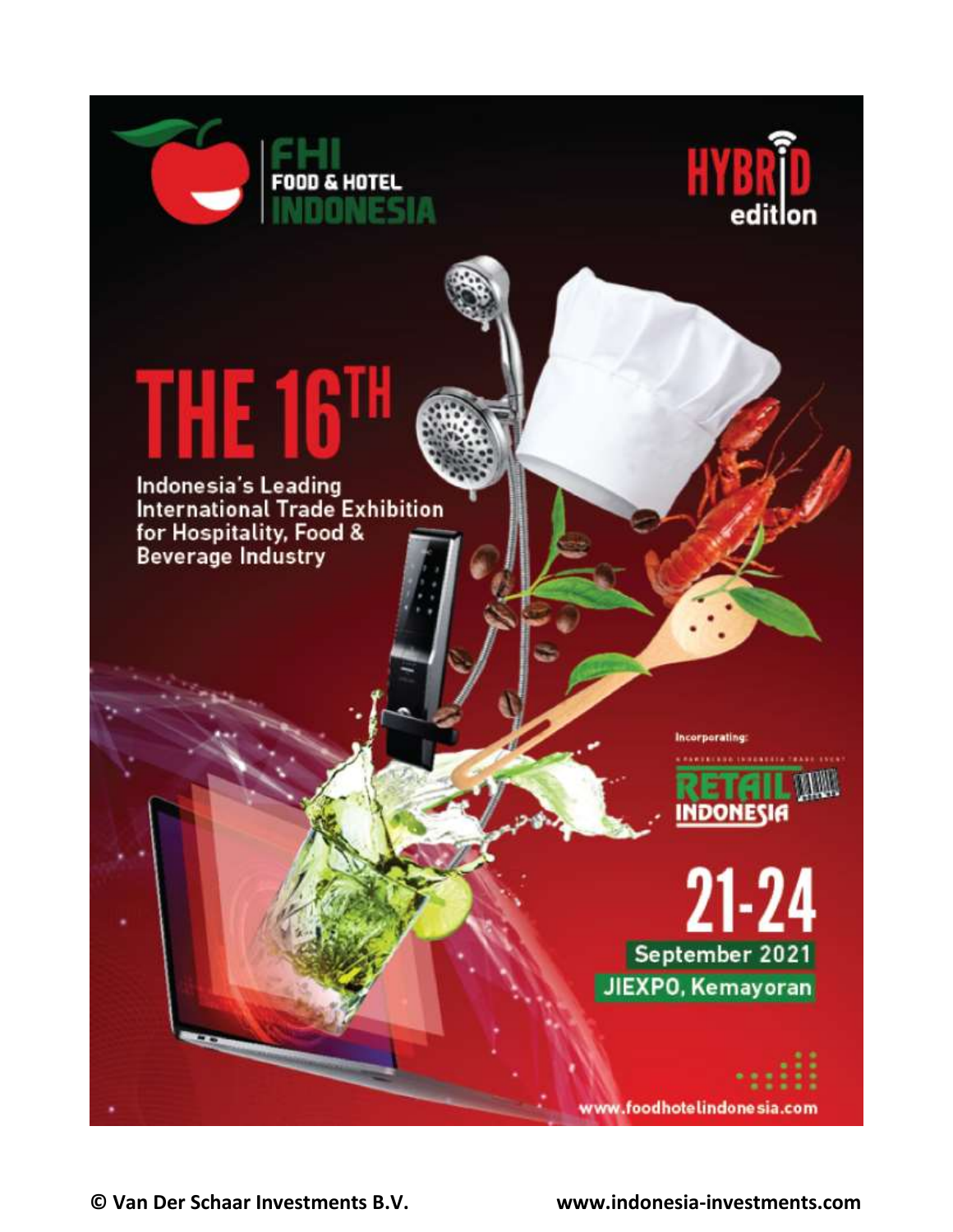### Bye, Bye Economic Recession! Great Rebound for Indonesia in Q2-2021

On 5 August 2021 Indonesia's Statistical Agency (Badan Pusat Statistik, henceforth BPS) released the official gross domestic product (GDP) data for the second quarter of 2021. And, we do have to admit that we were surprised to see an impressive 7.07 percent year-on-year (y/y) rebound in Indonesia's economic growth in Q2-2021, considerably higher than our projection (and an outcome that was very close to the projections expressed by Indonesian policymakers, such as Coordinating Minister for Economic Affairs Airlangga Hartarto or Finance Minister Sri Mulyani Indrawati).

| Quarter          | 2016 | 2017 | 2018 | 2019 | 2020    | 2021           |
|------------------|------|------|------|------|---------|----------------|
| Q <sub>1</sub>   | 4.94 | 5.01 | 5.06 | 5.07 | 2.97    | $-0.74$        |
| Q <sub>2</sub>   | 5.21 | 5.01 | 5.27 | 5.05 | $-5.32$ | 7.07           |
| Q <sub>3</sub>   | 5.03 | 5.06 | 5.17 | 5.02 | $-3.49$ |                |
| Q <sub>4</sub>   | 4.94 | 5.19 | 5.18 | 4.97 | $-2.19$ |                |
| <b>Full-Year</b> | 5.03 | 5.07 | 5.17 | 5.02 | $-2.07$ | $(H1 = +3.10)$ |

Indonesia's Gross Domestic Product Growth per Quarter (annual % change):

Source: Badan Pusat Statistik (BPS)

It means that Indonesia now finally – after exactly one year – has exited the economic recession that started in Q2-2020 (its first recession since the [Asian Financial Crisis](https://www.indonesia-investments.com/culture/economy/asian-financial-crisis/item246)

**© Van Der Schaar Investments B.V. www.indonesia-investments.com**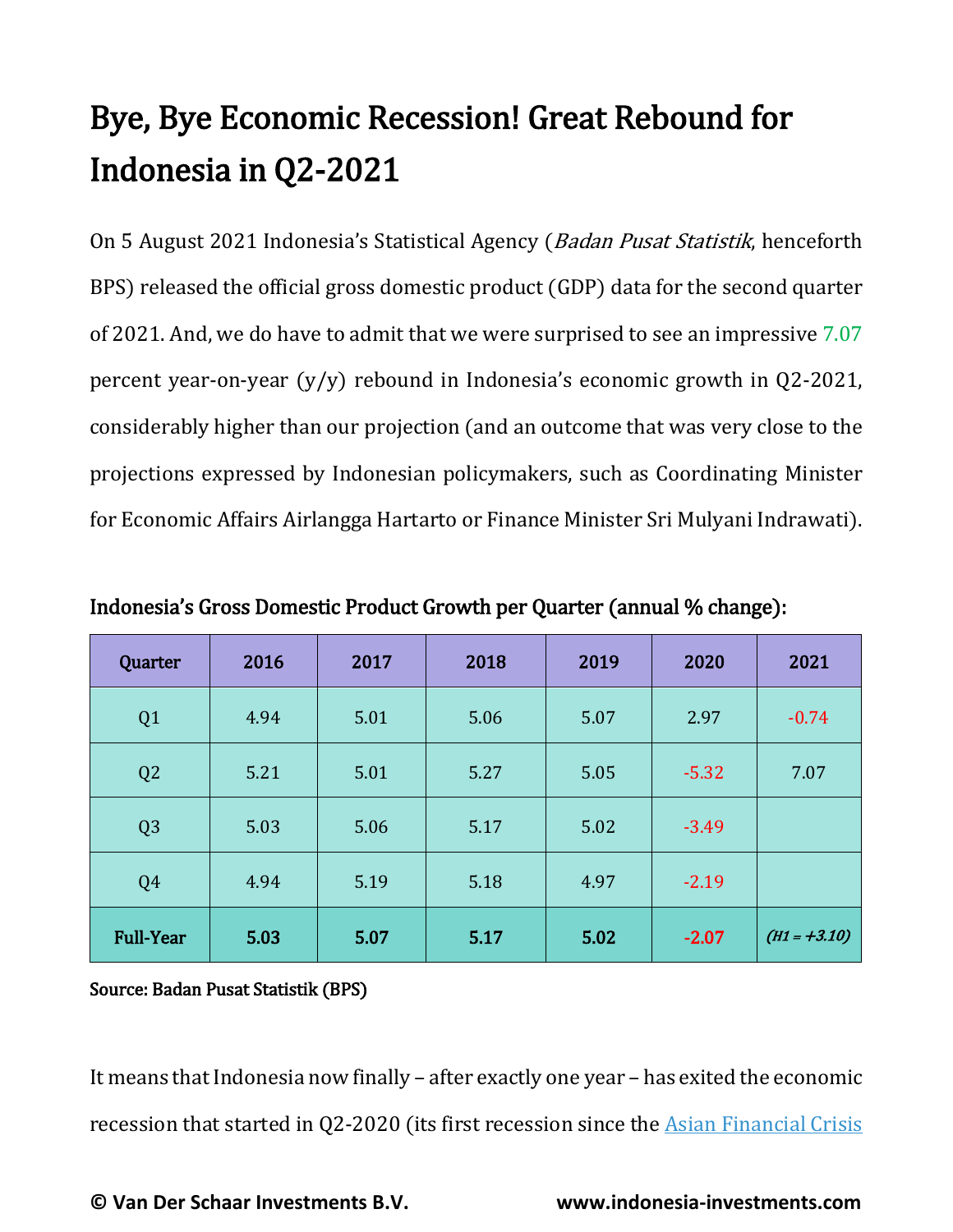in the late-1990s). This latest recession was caused by the tough social and business restrictions that were imposed – not only by the government of Indonesia but also by various governments around the globe – in response to the COVID-19 pandemic (that had officially reached Southeast Asia's largest economy at the start of March 2020). Moreover, seeing scary news coverage of this new, fatal and contagious virus (with, initially, an estimated infection fatality rate of between 3 and 4 percent that – fortunately was an example of misinformation released by the WHO) certainly made people afraid to go out and consume (or travel) as usual. It all led to a huge decline in consumption (including tourism), production, investment, and trade throughout the world, including Indonesia (which triggered a sharp increase in unemployment and poverty across the country).

It was Q2-2020 when Indonesia hit its rock-bottom in the COVID-19 crisis with this unprecedented decline in economic activity (recording a massive  $-5.32$  percent y/y contraction in Q2-2020). On a positive note, it means that this year's second quarter GDP data of Indonesia can enjoy the 'low base effect'. And, this -indeed- showed with the country's 7.07 percent economic growth pace in Q2-2021.

The latest GDP data of Indonesia also show that, in the first half of 2021, the economy of Indonesia expanded  $3.10$  percent (y/y) compared to the same six months a year earlier. This is a good performance given the circumstances (and it is something that is necessary for poverty eradication). However, there is reason to remain wary as the COVID-19 pandemic is not over yet; perhaps even far from over.

**© Van Der Schaar Investments B.V. www.indonesia-investments.com**